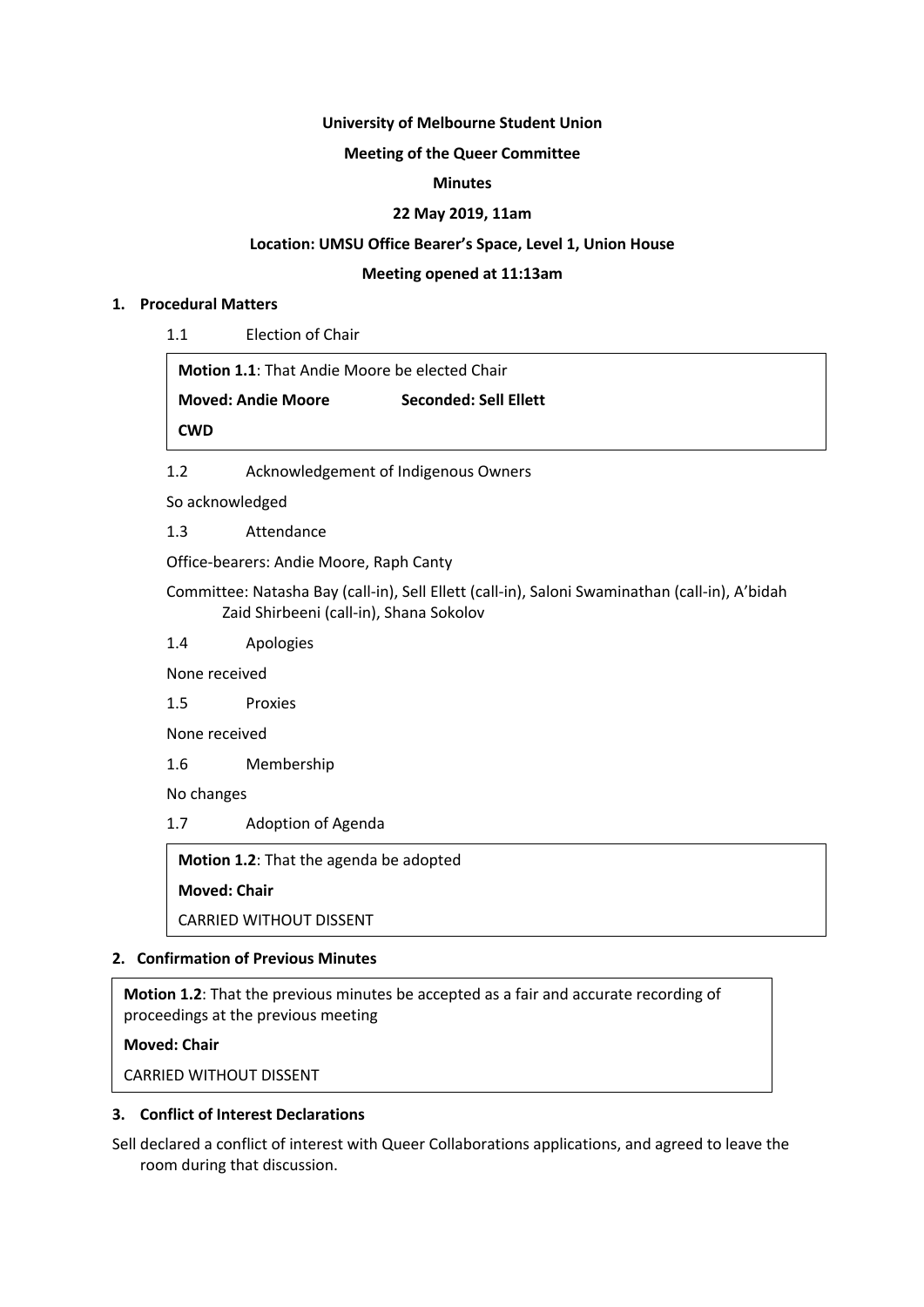## **4. Matters Arising from the Minutes**

None

## **5. Correspondence**

None received

## **6. Office Bearer Report**

Andie and Raph gave a verbal report.

## **7. Other Reports**

No other reports

## **8. Motions on Notice**

## **Sell left the room at 11:21am**

**Motion 8.1:** To allocate \$453 each to applicants A, B, and F as noted in the previous grants applications presented to committee, and \$312 for applicant G, from the \$2124 passed last committee meeting for Queer Collaborations grants, from the grants budget line.

**Mover: Chair**

**Procedural:** To amend Motion 8.1 to include applicant I who was allocated \$453.

# **Moved: Chair**

CARRIED WITHOUT DISSENT

**Motion 8.1:** To allocate \$453 each to applicants A, B, F and I as noted in the previous grants applications presented to committee, and \$312 for applicant G, from the \$2124 passed last committee meeting for Queer Collaborations grants, from the grants budget line.

# **Moved: Chair**

CARRIED WITHOUT DISSENT

## **Sell returned at 11:26am**

# **9. Motions Without Notice**

Andie explained that they bought jars for Queer Lunch snacks and would like reimbursement for it and that the jars allow the snacks to be eaten easily without messing around with packaging, and looked very nice.

**Motion 9.1:** To allocate up to \$15 from the Queer Space Maintenance budget line to spend on jars for snacks in the queer space

**Moved: Chair**

CARRIED WITHOUT DISSENT

Raph brought up wanting to hold an End of Semester Party, with Karaoke, Video games and giant Jenga and Connect 4 – but explained questions remain over how much should be spent on it.